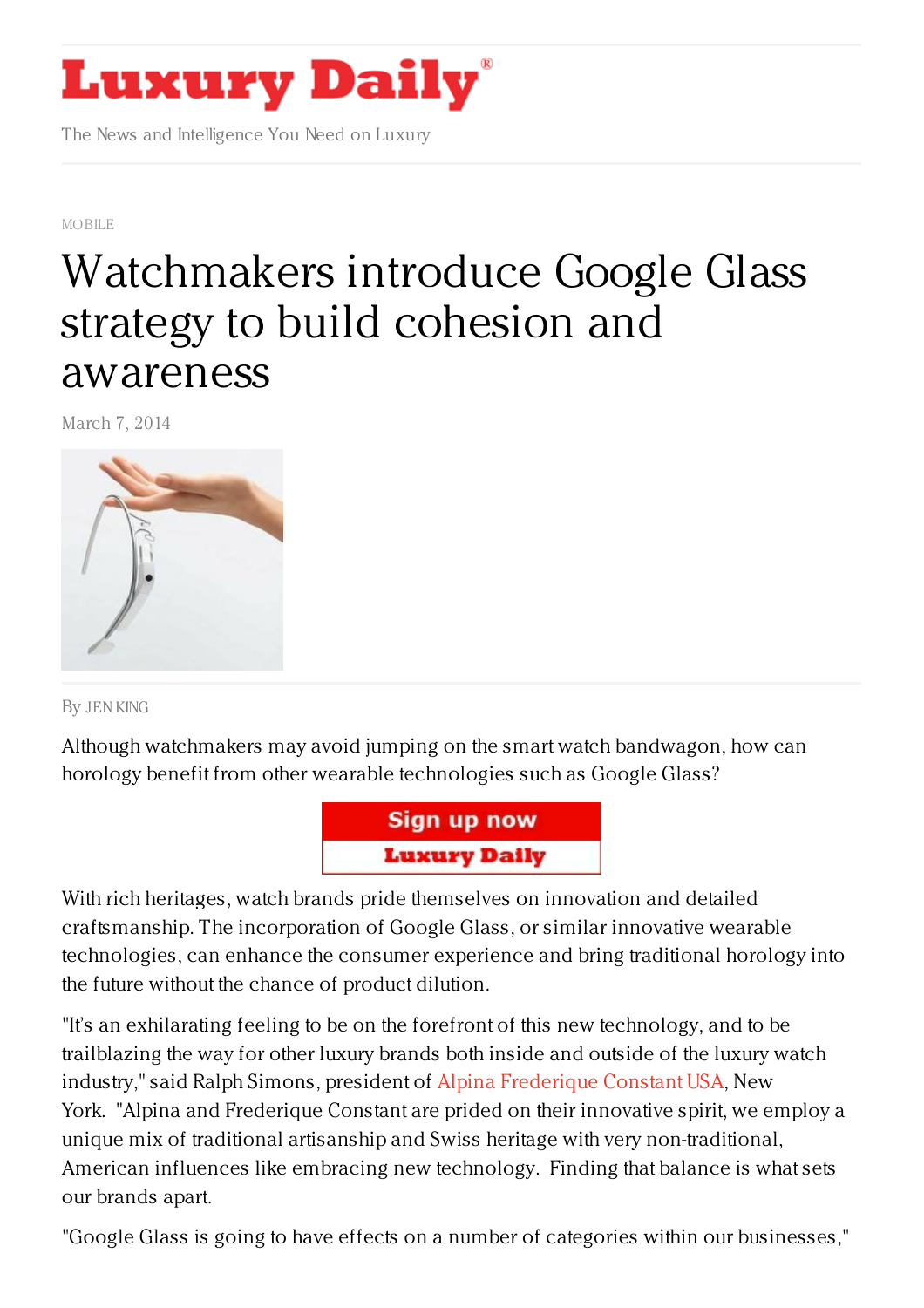he said. "The most obvious is the recording functionality that allows you to capture and create customized content from a first person perspective.

"We'll be able to share out that content across our social media channels and web presence, but also with our retail partners and across their own social media channels. Alpina and Frederique Constant are well known by watch lovers for creating complicated movements with useful, easy-to-use functionalities to benefit the final consumer. The introduction of Google Glass is in parallel with that internal goal – we are utilizing a complicated piece of technology to create accessible and highly unique experiences for our staff, retail partners and consumers."

## Looking at the clock

Even though joining forces with a smart watch manufacturer such as Apple, Google or Microsoft would undoubtedly increase exposure for traditional watchmakers, the allure and value of their traditional craftsmanship would be pushed aside when producing a smart watch. With interest in horology at a high, watchmakers must step up their game to maintain relevance in a changing market space where more consumers gravitate toward all things digital (see [story](https://www.luxurydaily.com/influx-of-smart-watches-unlikely-to-halt-traditional-horology/)).

With this is mind, watch brands should explore the benefits of incorporating Google Glass into marketing strategies. Google Glass' technology will allow for a seamless retail experience and is likely to enhance consumer interactions as well.

Though Google Glass may not extend its time telling capabilities beyond a simple clock display, the technology can increase product awareness and ensure brand cohesion across the retail space. As Google Glass becomes a sure reality and less a futuristic vision, Swiss watchmakers such as Alpina and Frederique Constant have worked the technology into their marketing strategies.



Google Glass with Alpina and Frederoque Constant watches

These two watchmakers are part of the Official Google Glass Explorer Program and aiming to change how timepieces are marketed and shared. With only a few thousand individuals worldwide previewing Google Glass, Alpina and Frederique Constant have an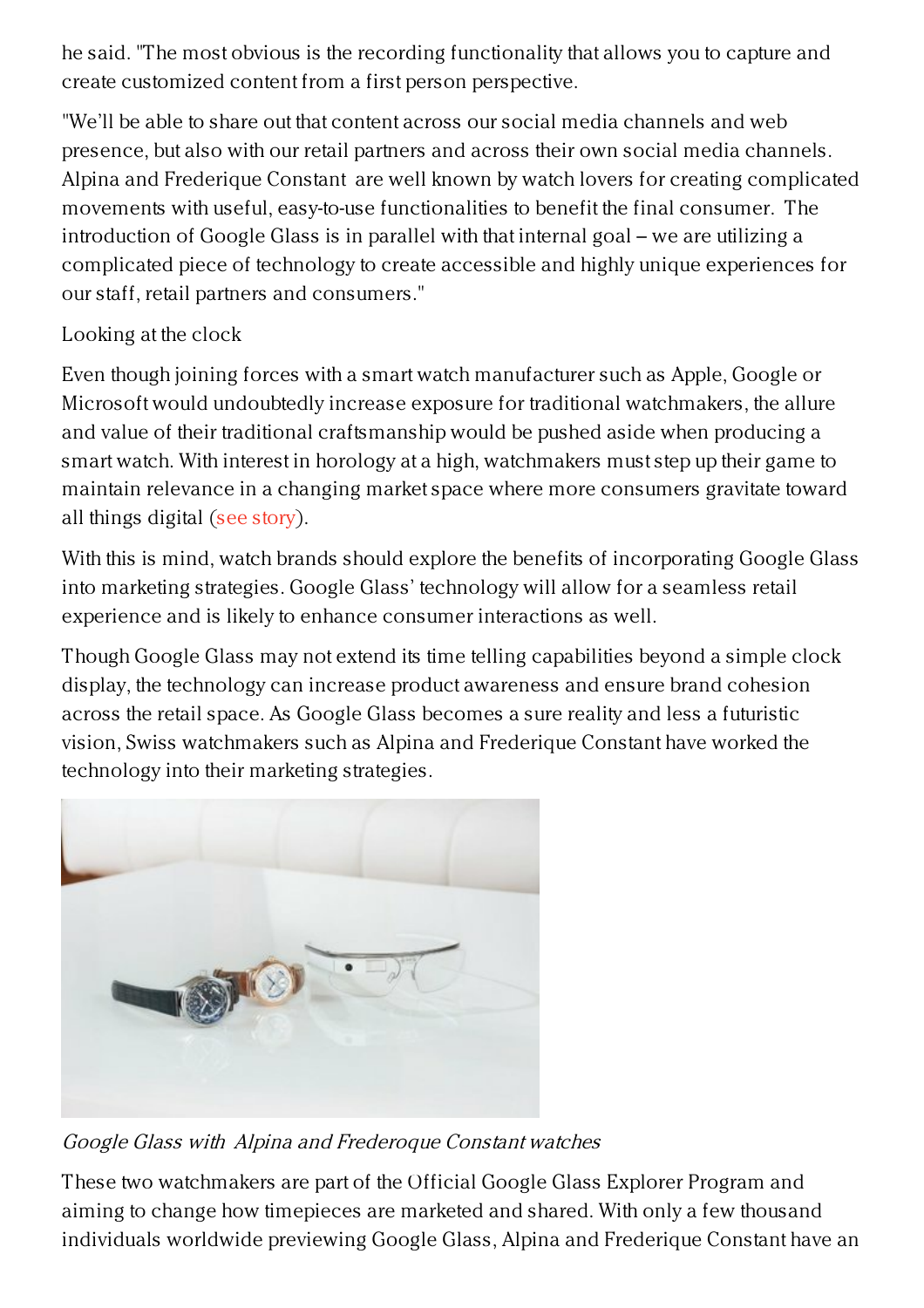unprecedented opportunity to alter its strategies, likely causing consumers, and other marketers, to take notice.

Since Google Glass is still in its testing stages, with less than 1 percent of brands experimenting, the technology's benefits and reception has only been weighted in a few instances among the luxury realm. For example, during New York Fashion Week, Women's Wear Daily fitted its reporters with Google Glass to capture backstage content "on the fly," according to [WWD](http://www.wwd.com/beauty-industry-news/beauty-features/wwd-beauty-team-taking-on-nyfw-with-google-glass-7417192).

[WWD](http://www.wwd.com/media-news/digital/google-dvf-to-team-up-during-nyfw-6248673) also reported that U.S. apparel label Diane von Furstenberg sent models down the runway wearing Google Glass for its spring/summer 2013 collection. In attendance was also Google cofounder Sergey Brin, who sported his own pair down the runway as part of the device's debut.



Google cofounder, Sergey Brin wearing Google Glass

Alpina and Frederique Constant has seen Google Glass as a vital step for "growth and development in both business-to-business and business-to-consumer capacities," per a branded statement. Both watchmakers will use Google Glass to reassess their training programs, communication practices and overall merchandising approach.

Most importantly for brand image, Google Glass will be used in more than 2,800 watch boutiques around the world to ensure than Alpina and Frederique Constant displays are presented to consumers in accordance to branded guidelines. Sales associates take photographs using Google Glass that are then uploaded to a shared database via an inhouse iPad/Android application.

Besides creating seamless displays regardless of location, using Google Glass allows Alpina and Frederique Constant to create how-to videos, from the first person perspective to create tutorials on topics such as merchandising and functionality in an "on-demand" setting. Also, the watch brands plan to use Google Glass as an internal research and development tool and for creating immersive content for consumers such as videos of a watchmaker assembling a timepiece from his point of view or a virtual tour of the brand's factory in Plan-les-Ouates, Switzerland.

The future is now

According to market analysts cited in Alpina and Frederique Constant's release, over the